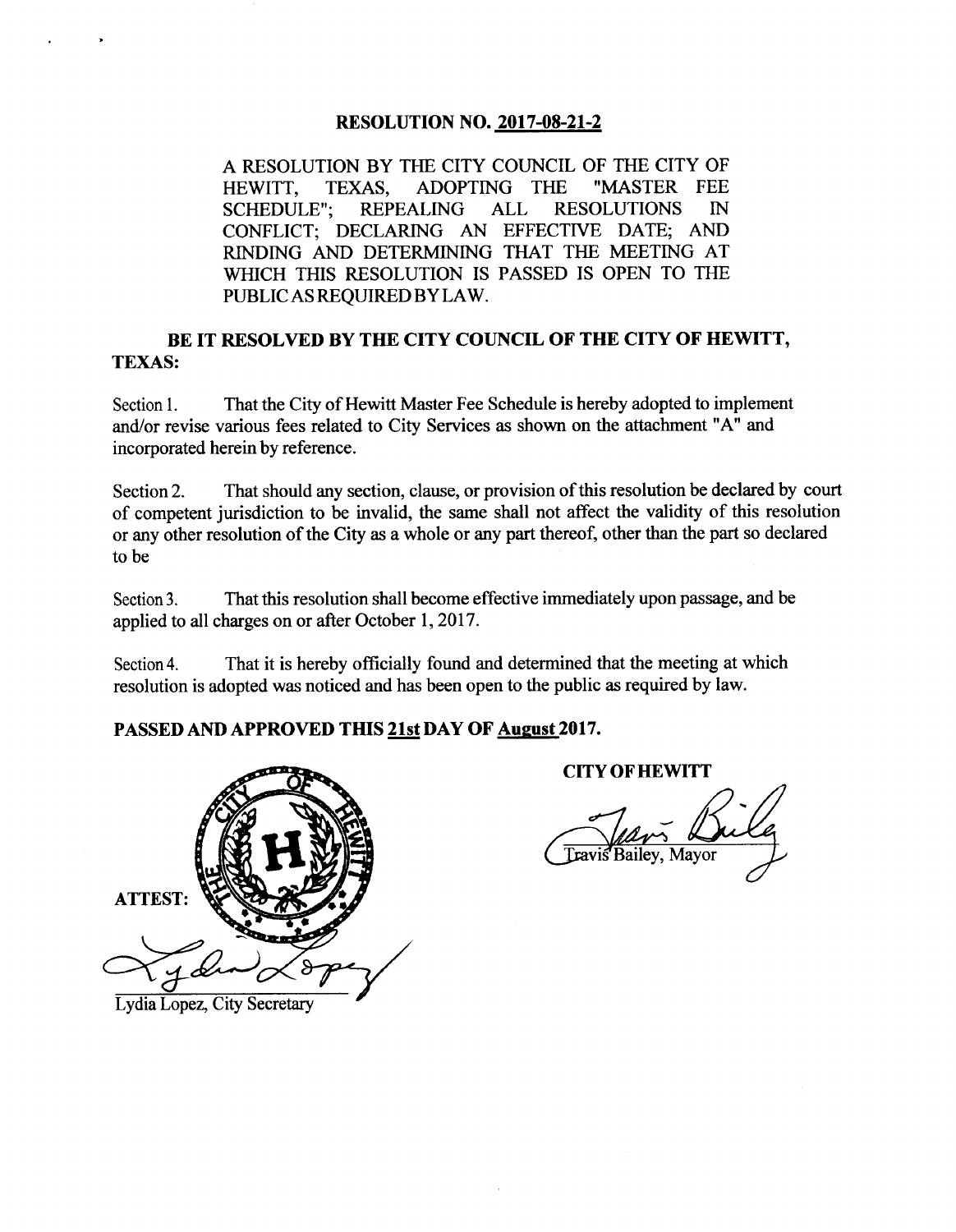# HEWITT MASTER FEE SCHEDULE

## Table of Contents

| Department                   | Pages   |  |
|------------------------------|---------|--|
| <b>Building Department</b>   | $1 - 4$ |  |
| <b>Police Department</b>     | 4       |  |
| <b>Administration Fees</b>   | 4       |  |
| <b>Library Fees</b>          | $4 - 5$ |  |
| <b>Facility Rental Fees</b>  | $5-6$   |  |
| <b>Customer Monthly Fees</b> | $6-8$   |  |
| <b>Utility Fees</b>          | $8 - 9$ |  |

## New Construction

| <b>New Construction Building Permit</b> |                                                 |
|-----------------------------------------|-------------------------------------------------|
| <b>New Construction Building Permit</b> | \$0.22 sq. ft. under roof (per floor) min \$320 |
| <b>Electrical Permit</b>                | \$0.06 sq. ft. under roof (per floor)           |
| <b>Plumbing Permit</b>                  | \$0.06 sq. ft. under roof (per floor)           |
| <b>Mechanical Permit</b>                | \$0.06 sq. ft. under roof (per floor)           |

| <b>General Permits</b>                        |                                       |  |
|-----------------------------------------------|---------------------------------------|--|
| <b>Alcohol Permit</b>                         | \$60                                  |  |
| <b>Carport Permit</b>                         | \$50, \$0.20 per sq. ft.              |  |
| <b>Commercial Accessory Building</b>          | \$75 min, \$9 per \$1,000             |  |
| Commercial Building Permit - Temporary 72 hr. | \$50                                  |  |
| <b>Commercial Occupancy Inspection</b>        | \$50                                  |  |
| <b>Deck Permit</b>                            | \$30                                  |  |
| <b>Demolition Permit</b>                      | \$100                                 |  |
| <b>Estate Sale/Auction</b>                    | \$50                                  |  |
| <b>Fence Permit</b>                           | \$35                                  |  |
| <b>Flat Work Permit</b>                       | \$40 min, \$0.02 per sq. ft.          |  |
| <b>Foundation Repair</b>                      | \$30                                  |  |
| <b>Garage Sales</b>                           | \$15                                  |  |
| <b>Gas Permit</b>                             | \$24, \$6 per appliance               |  |
| Hot Tub/Spa                                   | \$100                                 |  |
| Land Clearing Filling or Grading Permit       | \$240                                 |  |
| Lawn Sprinkler System Permit                  | \$25 base, \$1 per head/\$10 backflow |  |
| <b>Mobile Home Move-In Permit</b>             | \$35                                  |  |
| <b>Moving a Building Permit</b>               | \$100                                 |  |
| <b>Patio Cover</b>                            | \$35 min, \$0.10 per sq. ft.          |  |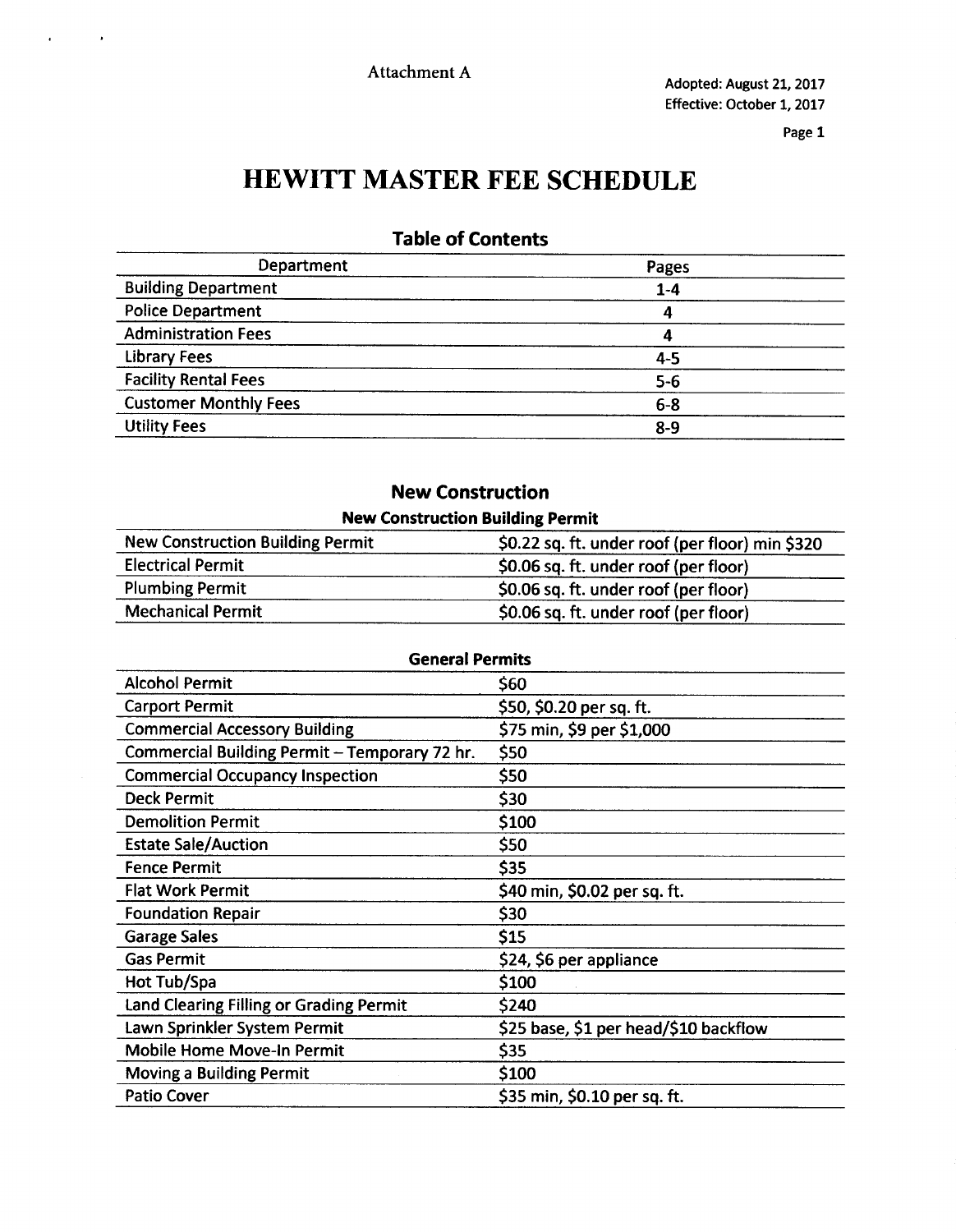| <b>Re-Inspect Fee</b>                        | \$25 1 <sup>st</sup> time; \$10 increase cumulative after |
|----------------------------------------------|-----------------------------------------------------------|
| <b>Remodeling Permit</b>                     | \$125 min, \$9 per \$1,000                                |
| <b>Residential Accessory Building Permit</b> | \$40 for 120 sq. ft. more + \$0.08 per sq. ft.            |
| <b>Roof Permit</b>                           | \$35                                                      |
| <b>Sign Permit</b>                           |                                                           |
| Up to 72 sq. ft.                             | \$44                                                      |
| Up to 300 sq. ft.                            | \$75                                                      |
| Up to 600 sq. ft.                            | \$100                                                     |
| Swimming Pool Permit (above/inground)        | \$50/\$150                                                |
| <b>Temporary On-Site Storage Containers</b>  | \$10 first 15 days + \$25 next 16 days + \$50 for         |
|                                              | >30 days/year                                             |
| <b>Window Replacement Fee</b>                | \$25/\$25 Re-Inspect Fee                                  |

| <b>Electrical</b>           |      |  |
|-----------------------------|------|--|
| <b>Electrical Permit</b>    | \$24 |  |
| Up to 400 Amp               | \$11 |  |
| Over 400 Amp                | \$24 |  |
| 3 Phase Circuits            | \$7  |  |
| 220 Circuits                | \$6  |  |
| 110 Circuits                | \$5  |  |
| <b>Equipment Motors</b>     |      |  |
| $1/2$ hp $-50$ hp           | \$11 |  |
| Over 50 hp                  | \$24 |  |
| <b>Transformers</b>         |      |  |
| Up to 50 KVA                | \$11 |  |
| Over 50 KVA                 | \$24 |  |
| <b>Elevators</b>            | \$54 |  |
| <b>Signs</b>                | \$24 |  |
| <b>Temporary Service</b>    |      |  |
| <b>Carnivals or Similar</b> | \$54 |  |

| <b>Mechanical</b>                |      |  |
|----------------------------------|------|--|
| <b>Mechanical Permit</b>         | \$24 |  |
| Up to 250,000 BTU                | \$17 |  |
| 250,000 - 500,000 BTU            | \$34 |  |
| Each Ad. 50,000 Over 500,000 BTU | \$5  |  |
| <b>Refrigerated Air Systems</b>  |      |  |
| Up to 5 Tons                     | \$17 |  |
| Over 5 Tons                      | \$34 |  |
| Each Ad. Ton Over                | \$5  |  |
| <b>Ventilation Systems</b>       |      |  |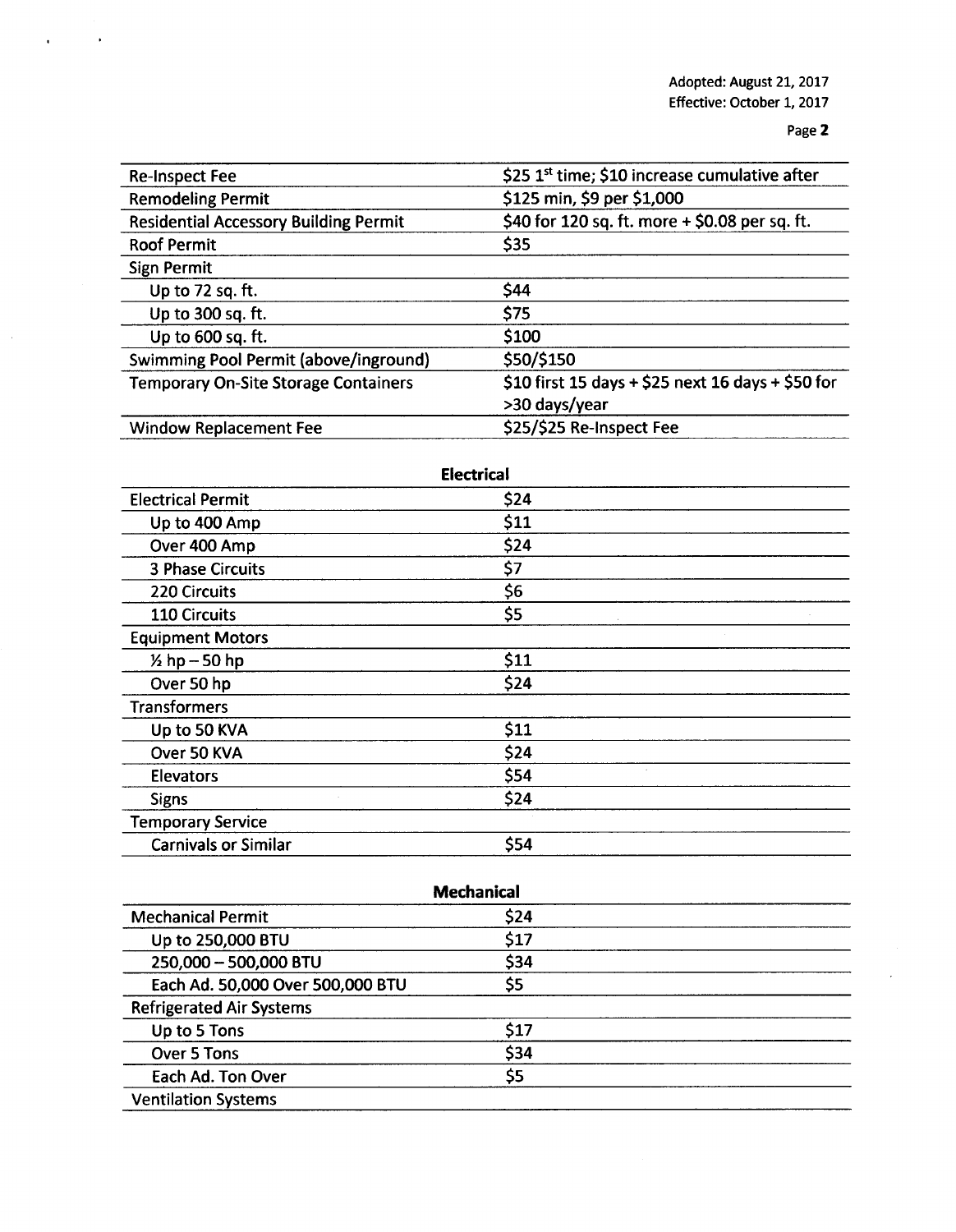| Installation Blower or fan to duct system for | <b>S24</b> |  |
|-----------------------------------------------|------------|--|
| each building                                 |            |  |

 $\ddot{\phantom{0}}$ 

| <b>Plumbing</b>          |      |  |
|--------------------------|------|--|
| <b>Plumbing Permit</b>   | \$24 |  |
| Per Fixture, Traps, etc. | \$6  |  |
| Sewer/Water              | \$8  |  |
| <b>Vacuum Breakers</b>   | \$8  |  |
| <b>Backflow Device</b>   | \$24 |  |
| <b>Roof Drain Permit</b> | \$24 |  |
| <b>Discharge Line</b>    | \$8  |  |
| <b>Roof Drain</b>        | \$6  |  |

| <b>Planning &amp; Zoning</b>                   |                                  |  |
|------------------------------------------------|----------------------------------|--|
| Application for Abandonment of Public Right of | \$300                            |  |
| Way                                            |                                  |  |
| Application for Amendment of the Zoning        | \$300                            |  |
| Ordinance                                      |                                  |  |
| Application for Appeal to Board of Adjustment  | \$300                            |  |
| <b>Application for Preliminary Plat</b>        | $$150 + $2$ per acre             |  |
| Application for Final Plat, Amended Plat,      | \$200                            |  |
| <b>Administrative Plat</b>                     |                                  |  |
| Application for Final Plat and Re-Plat with    | $$200 + $27$ per lot             |  |
| Infrastructure                                 |                                  |  |
| Application for Platting or Replatting with    | $$250 + $2$ per lot              |  |
| <b>Variance Request</b>                        |                                  |  |
| Plat/Plan Review other than Original Review    | \$50 per hour, one hour minimum  |  |
| (Staff)                                        |                                  |  |
| Plat/Plan Review other than Original Review    | \$150 per hour, one hour minimum |  |
| (Engineer)                                     |                                  |  |

| <b>Fire Protection</b>         |        |  |
|--------------------------------|--------|--|
| <b>Fire Protection Systems</b> | \$55   |  |
| Per Head                       | \$0.25 |  |
| <b>Underground Main</b>        | \$50   |  |
| <b>Fire Pump</b>               | \$30   |  |
| <b>Stand Pipe System</b>       | \$55   |  |
| Per Outlet                     | \$5    |  |
| <b>Fire Alarm System</b>       | \$55   |  |
| <b>Per Device</b>              | \$1    |  |
| <b>Hood and Duct System</b>    | \$30   |  |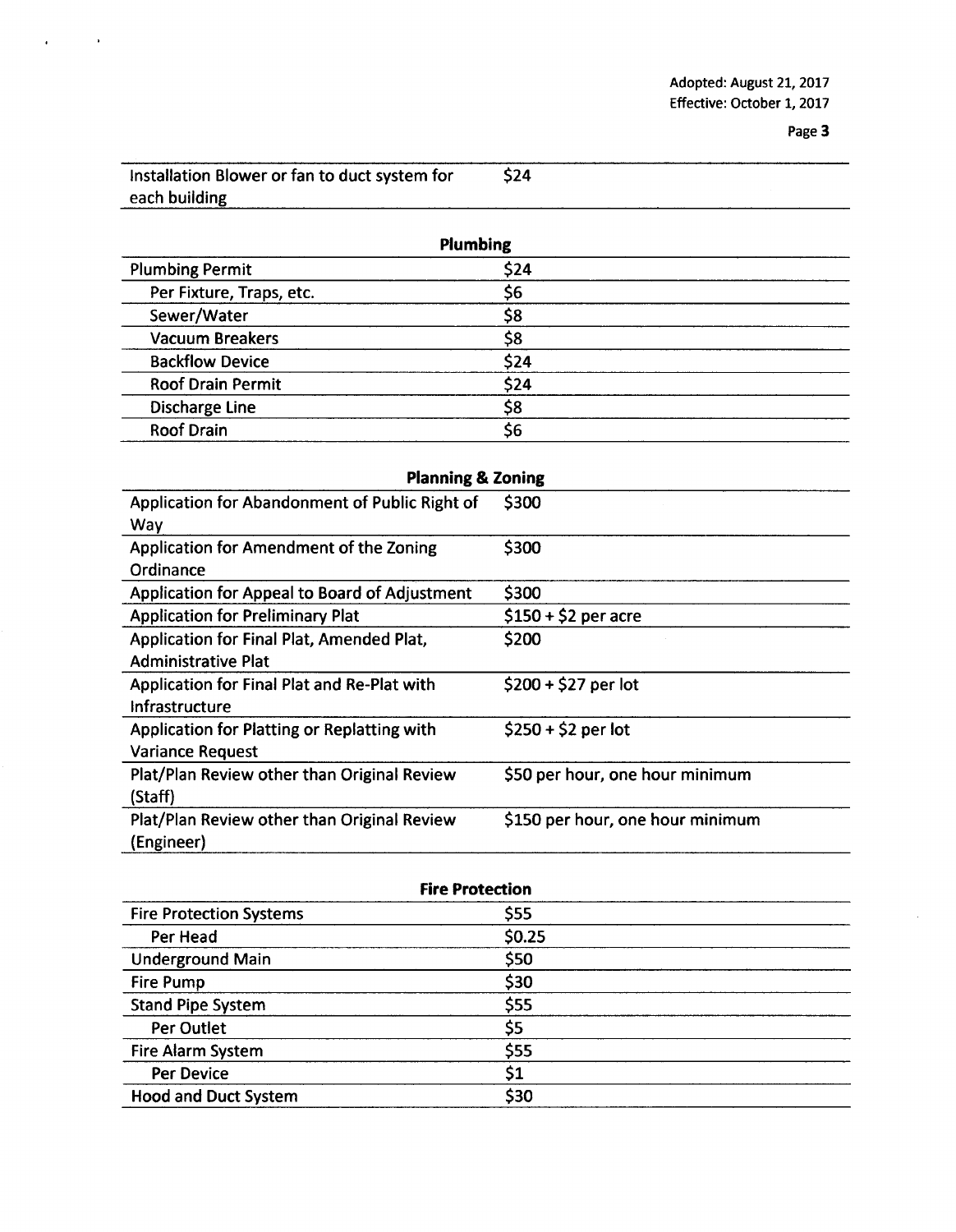| Per Nozzle                           | \$2.50 |  |
|--------------------------------------|--------|--|
| <b>Commercial Paint Spray</b>        | \$30   |  |
| <b>Other Fire Suppression System</b> | \$30   |  |
| Per Head                             | \$55   |  |

|  | <b>Police Department Fees</b> |
|--|-------------------------------|
|--|-------------------------------|

|                         | <b>Administration</b> |       |
|-------------------------|-----------------------|-------|
| <b>Accident Reports</b> | \$6                   | _____ |

| <b>Animal Control</b>       |                                        |  |
|-----------------------------|----------------------------------------|--|
| <b>Animal Registration</b>  | \$10 first 2 pets; \$2 each additional |  |
| Animal Reclaim/Disposal Fee | \$75                                   |  |

| <b>Administration Fees - Non Department</b> |                    |  |
|---------------------------------------------|--------------------|--|
| <b>Returned Check Fee</b>                   | \$35               |  |
| <b>NSF Electronic Draft Fee</b>             | \$35               |  |
| <b>Copies of Public Information</b>         |                    |  |
| Standard $-8.5x11$                          | $$0.10$ per page   |  |
| Oversize $-11x17$                           | \$0.50 per page    |  |
| Postage/Shipping                            | <b>Actual Cost</b> |  |
| <b>Other Media</b>                          |                    |  |
| <b>Audio Cassette</b>                       | $$1$ each          |  |
| CD/RW or CD/R                               | $$1$ each          |  |
| <b>Other Charges</b>                        | <b>Actual Cost</b> |  |
|                                             |                    |  |

| <b>Public Library Fees</b> |  |
|----------------------------|--|

| <b>Material Fees - Overdue</b>   |                                                                  |  |
|----------------------------------|------------------------------------------------------------------|--|
| <b>Book</b>                      | $$0.25$ per day                                                  |  |
| DVD, Play-a-way, Audiobooks, VHS | $$1$ per day                                                     |  |
| <b>Tex-Share ILL</b>             | \$1 per day + \$5 processing fee + any fee by<br>lending library |  |
| Lost Book                        | Cost of book $+$ \$5 processing fee                              |  |

| <b>Material Fees - Damaged</b> |                                            |  |
|--------------------------------|--------------------------------------------|--|
| Damaged Books                  | Cost of damage is calculated by the amount |  |
|                                | of damage divided by cost of book $+$ \$5  |  |
|                                | processing fee                             |  |
| <b>Barcode Replacement</b>     |                                            |  |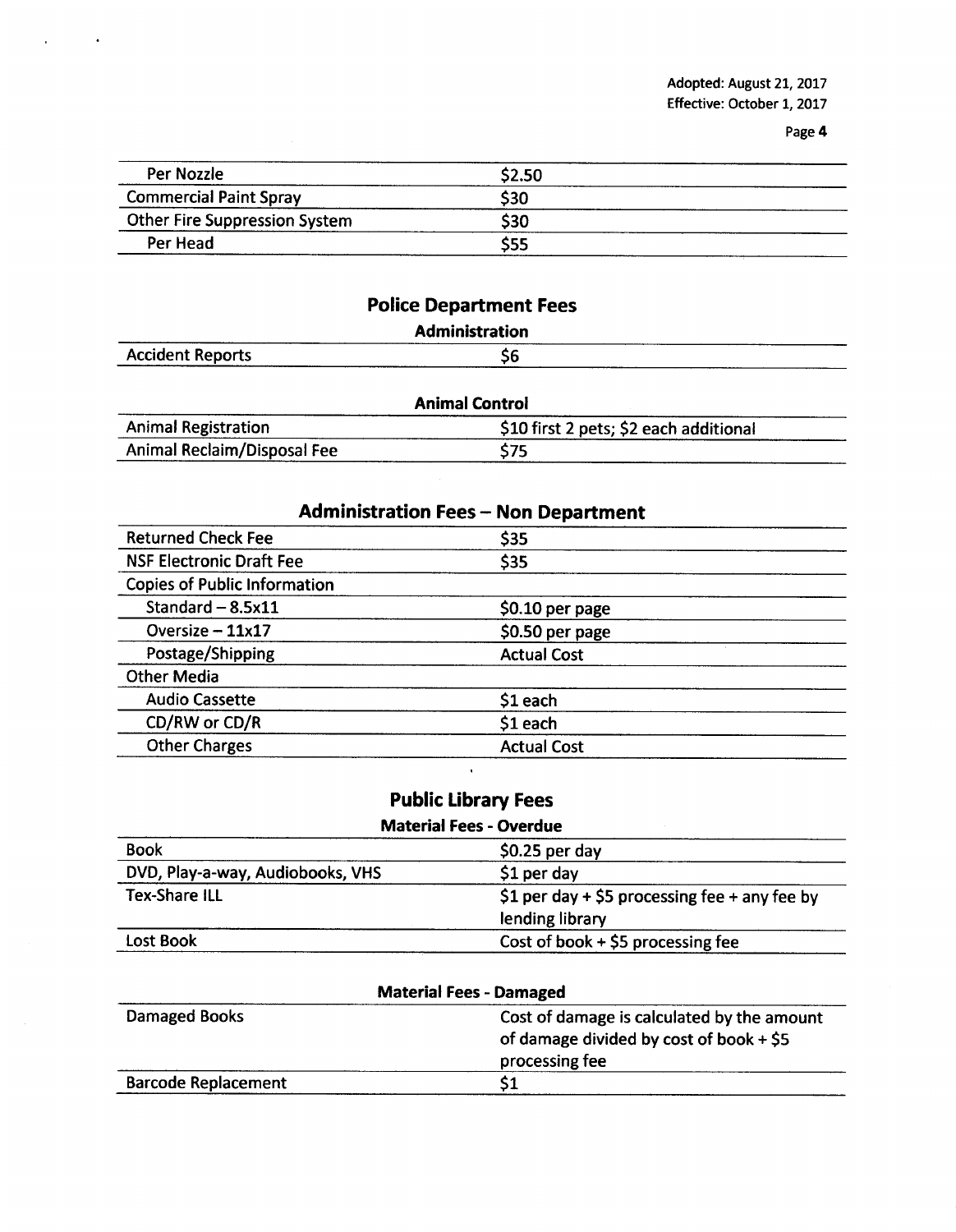| <b>Media Case Replacement</b> | - - |
|-------------------------------|-----|
| <b>Hanging Bag</b>            | - - |

 $\ddot{\phantom{1}}$ 

 $\mathbf{a}$ 

| <b>Printing Fees</b>       |                                       |  |
|----------------------------|---------------------------------------|--|
| <b>3D Printing</b>         | $$0.10$ per gram                      |  |
| Paper Copy - Black & White | \$0.15                                |  |
| Paper Copy – Color         |                                       |  |
| Large format Printing      | Estimate per item: L x W x .035 x 40% |  |

| <b>Other Fees</b>                    |      |  |  |
|--------------------------------------|------|--|--|
| <b>Lost Library Card Replacement</b> | JІ   |  |  |
| <b>Return Check Fee</b>              | \$35 |  |  |

# Facility Rental Fees

| <b>Amphitheatre</b>                |                                   |  |
|------------------------------------|-----------------------------------|--|
| Private                            | \$150 per hour (4 hour min)       |  |
| <b>Deposit for Private</b>         | \$400 – refundable                |  |
| <b>Wedding Package</b>             | $$1500 (10am - 11pm) +$ rehearsal |  |
| <b>Amphitheatre Only</b>           | (\$125/additional hour)           |  |
| Friday - Sunday                    |                                   |  |
| <b>Wedding Package</b>             | $$1200 (10am - 11pm) +$ rehearsal |  |
| <b>Amphitheatre Only</b>           | (\$125/additional hour)           |  |
| Monday - Thursday                  |                                   |  |
| <b>Wedding Package</b>             | $$1800 (10am - 11pm) +$ rehearsal |  |
| <b>Amphitheatre &amp; Pavilion</b> | (\$150/additional hour)           |  |
| Friday - Sunday                    |                                   |  |
| <b>Wedding Package</b>             | $$1440 (10am - 11pm) + rehearsal$ |  |
| <b>Amphitheatre &amp; Pavilion</b> | (\$150/additional hour)           |  |
| Monday - Thursday                  |                                   |  |
| <b>Wedding Package</b>             | $$2500 (10am - 11pm) + rehearsal$ |  |
| <b>Entire Park</b>                 | (\$200/additional hour)           |  |
| Friday - Sunday                    |                                   |  |
| <b>Wedding Package</b>             | $$2000 (10am - 11pm$ + rehearsal  |  |
| <b>Entire Park</b>                 | (\$200/additional hour)           |  |
| Monday – Thursday                  |                                   |  |
| <b>Deposit</b>                     | \$600 - refundable                |  |
|                                    |                                   |  |

| <b>Food Truck Permits</b> |                             |  |
|---------------------------|-----------------------------|--|
| No Event                  | \$50/day (up to 12 hours)   |  |
| Event                     | $$125/day$ (up to 12 hours) |  |

 $\mathcal{A}^{\mathcal{A}}$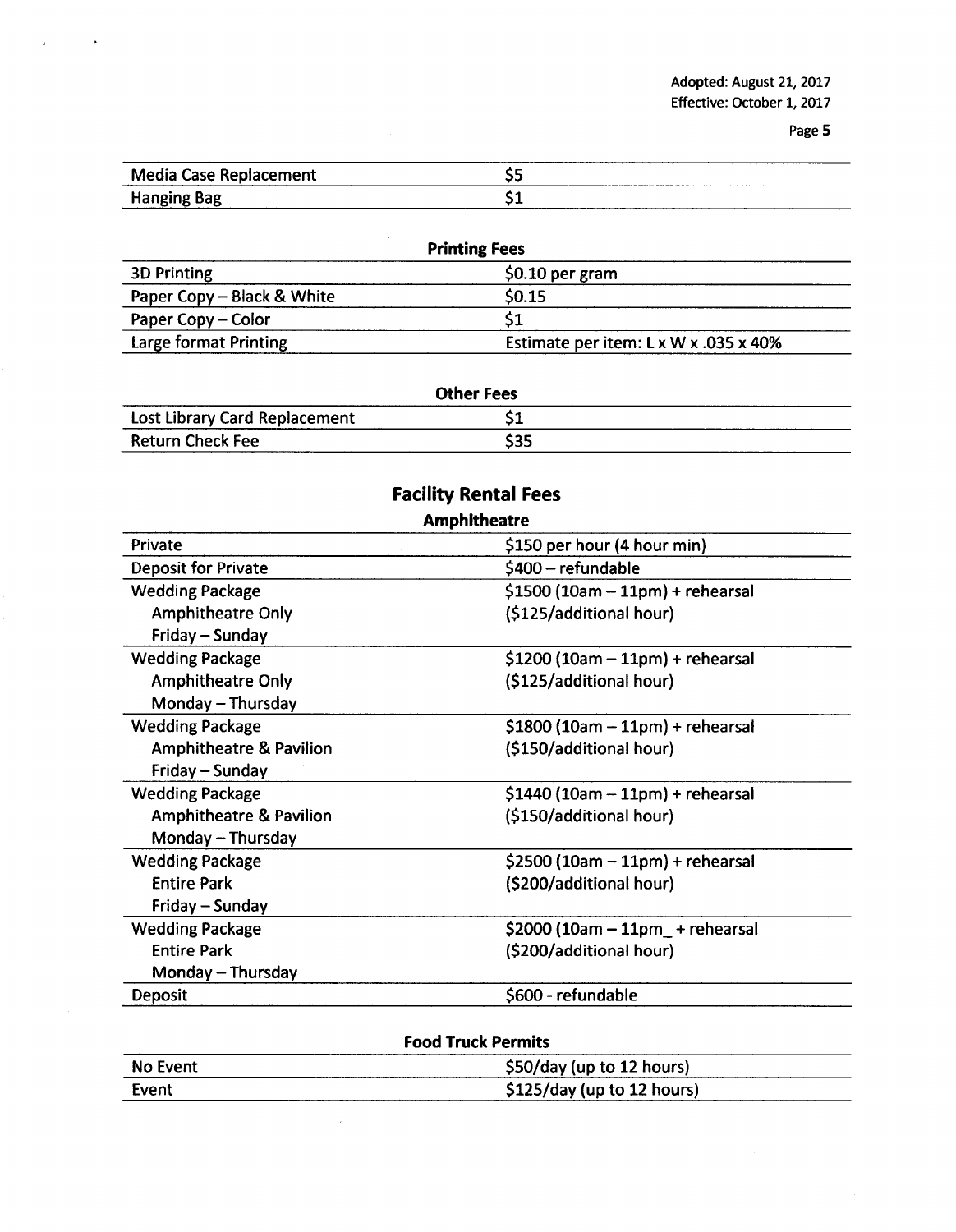Adopted: August 21, 2017 Effective: October 1, 2017

Page 6

| <b>Water Spigot Deposit</b>     | \$50 - refundable              |  |  |  |
|---------------------------------|--------------------------------|--|--|--|
| <b>Fields</b>                   |                                |  |  |  |
| <b>Playing Field (practice)</b> | \$30/practice (2 hour block)   |  |  |  |
| Playing Field (game)            | \$75/game (4 hour block)       |  |  |  |
| <b>Practice Field</b>           | <b>First Come, First Serve</b> |  |  |  |

| <b>Park Facility</b>                                                           |                                              |  |  |
|--------------------------------------------------------------------------------|----------------------------------------------|--|--|
| Park Pavilion - Hewitt/Warren Park - Up to 150 \$35 per hour (minimum 2 hours) |                                              |  |  |
| People                                                                         |                                              |  |  |
| Park Pavilion - Hewitt/Warren Park - Over 150                                  | \$50 per hour (minimum 2 hours)              |  |  |
| People                                                                         |                                              |  |  |
| <b>Water Key</b>                                                               | \$50 deposit – refundable upon return of key |  |  |

| Castolitel Internity I CCS                                           |  |  |  |  |
|----------------------------------------------------------------------|--|--|--|--|
| <b>Water Rates</b>                                                   |  |  |  |  |
| $1^{st}$ 3,000 Gal<br>Residential, Commercial & Builders - Base Rate |  |  |  |  |
| \$30                                                                 |  |  |  |  |
| \$63                                                                 |  |  |  |  |
| \$190                                                                |  |  |  |  |
| \$190                                                                |  |  |  |  |
| \$380                                                                |  |  |  |  |
| \$380                                                                |  |  |  |  |
| \$570                                                                |  |  |  |  |
| Per 1,000 Gal                                                        |  |  |  |  |
| \$4.85                                                               |  |  |  |  |
| \$5.40                                                               |  |  |  |  |
| \$5.85                                                               |  |  |  |  |
|                                                                      |  |  |  |  |

| <b>Bulk Water Rates</b>       |                                                   |  |
|-------------------------------|---------------------------------------------------|--|
| Deposit                       | \$900                                             |  |
| Set Fee & Move Fee            | \$100                                             |  |
| <b>Base Rate for 3" Meter</b> | \$380 per month $+$ consumption                   |  |
| <b>Consumption Rate</b>       | \$6.40 per 1,000 gallons                          |  |
| One Day Fee                   | \$35 per day for 5,000 gallons or less $+$ \$6.40 |  |
|                               | per 1,000 gallons over 5,000 gallons              |  |

All Bulk Water will be sold in 1,000 gallon increments.

## Customer Monthly Fees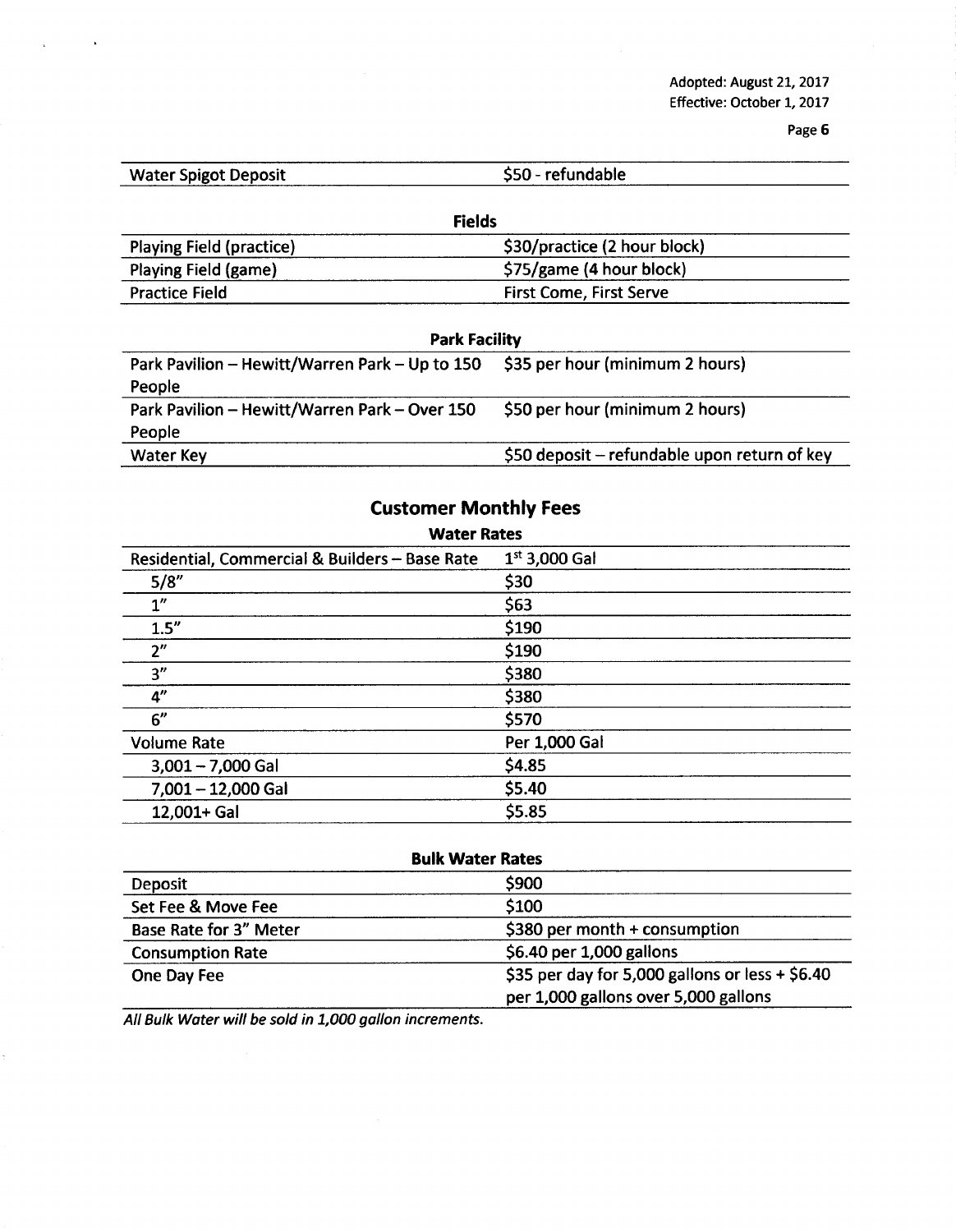| WASLEWALEI NALES                                                                      |               |  |  |  |
|---------------------------------------------------------------------------------------|---------------|--|--|--|
| #1 - Standard Wastewater Rates                                                        |               |  |  |  |
| Residential Base Rate $-1^{st}$ 5,000 Gal                                             | \$26.50       |  |  |  |
| Residential Volume Rate (Per 1,000)                                                   | \$4.50        |  |  |  |
| Industrial Institution or Commercial Base Charge<br>$-1$ <sup>st</sup> 20,000 Gallons | <b>S57.25</b> |  |  |  |
| Industrial Institution or Commercial Volume<br>Rate (Per 1,000)                       | \$4.50        |  |  |  |

# Wastewater Rates

 $\hat{\bullet}$ 

| <b>Wastewater Rates</b> |  |
|-------------------------|--|
|-------------------------|--|

| #2 – Winter Average Rates                  |                             |  |  |
|--------------------------------------------|-----------------------------|--|--|
| <b>Single Family Residential Base Rate</b> | \$18 (no minimum gallons)   |  |  |
| Single Family Residential Volume Rate (Per | \$2.80 (no maximum gallons) |  |  |
| 1,000)                                     |                             |  |  |

| <b>Wastewater Rates</b>                    |         |  |  |
|--------------------------------------------|---------|--|--|
| $#3$ – Flat Rate                           |         |  |  |
| <b>Single Family Residential Flat Rate</b> | \$36.50 |  |  |

| <b>Drainage Fees</b> |          |  |
|----------------------|----------|--|
| Residential          | \$4.35   |  |
| Commercial           |          |  |
| $1 - 10,000$         | \$10.08  |  |
| $10,001 - 20,000$    | \$29.65  |  |
| $20,001 - 40,000$    | \$48.05  |  |
| $40,001 - 60,000$    | \$94.55  |  |
| $60,001 - 100,000$   | \$148.80 |  |
| $100,001 - 150,000$  | \$228.63 |  |
| $150,001 +$          | \$359.60 |  |

| <b>Trash Administrative Fee</b> |                 |  |  |
|---------------------------------|-----------------|--|--|
| Administrative Fee - Per Unit   | \$1.50 per unit |  |  |
|                                 |                 |  |  |

| \$15.76 |
|---------|
|         |
|         |
| \$4.67  |
|         |
| \$16.41 |
| \$4.67  |
|         |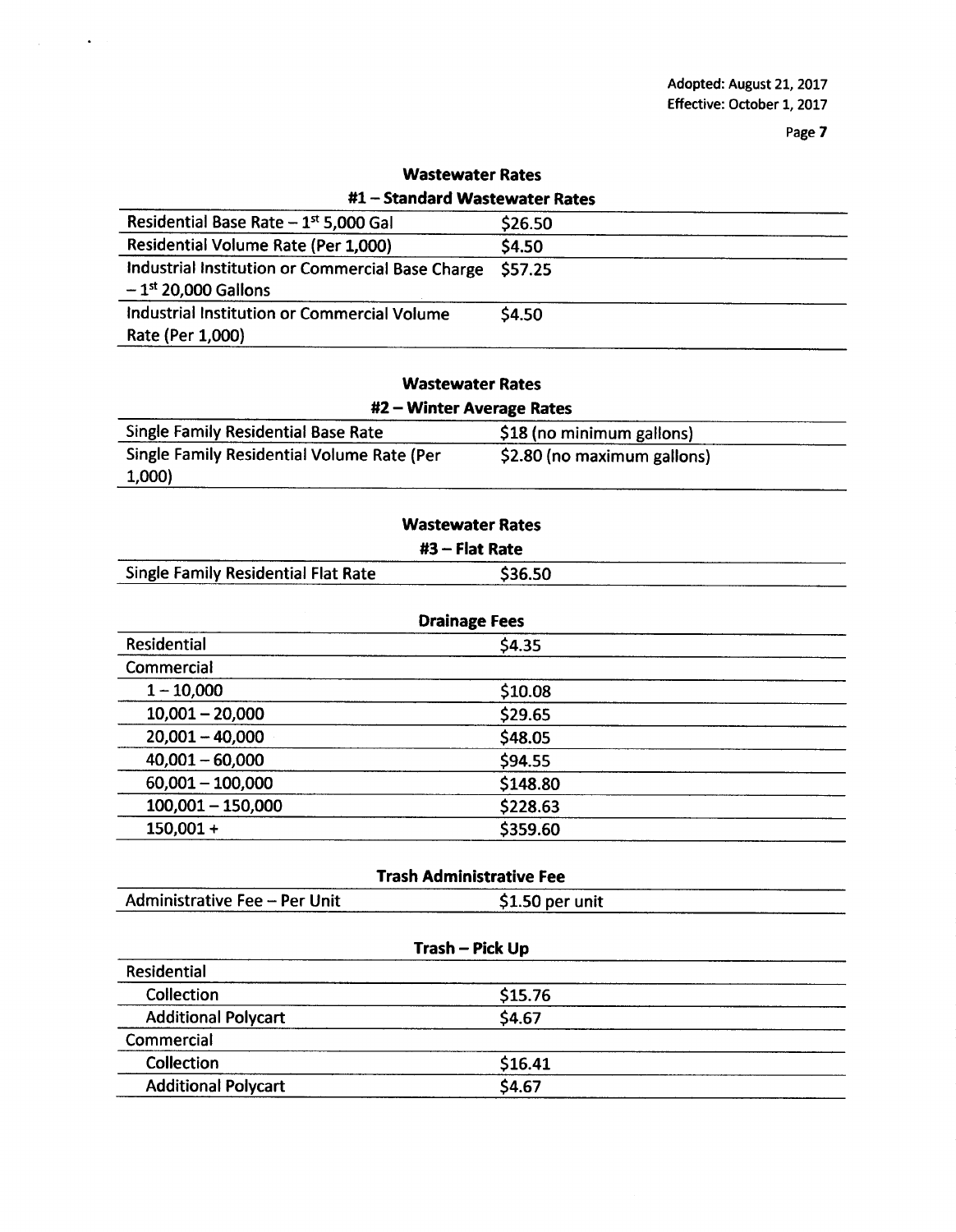| Dumpster Overload Fee - Per cubic yard,        | \$25 |
|------------------------------------------------|------|
| Market Rate as Determined by Republic Services |      |

| <b>Size</b>    | 1х       | 2x       | 3x       | 4х       | 5х       | 6x      |
|----------------|----------|----------|----------|----------|----------|---------|
| 2 Yard         | \$84.17  | \$149.59 | \$215.08 | \$280.44 | \$345.85 | \$47.56 |
| 3 Yard         | \$94.68  | \$165.65 | \$240.25 | \$313.04 | \$385.86 | \$47.56 |
| 4 Yard         | \$102.05 | \$180.97 | \$262.40 | \$342.59 | \$422.74 | \$55.49 |
| 6 Yard         | \$123.06 | \$217.98 | \$312.91 | \$407.82 | \$502.78 | \$63.43 |
| 8 Yard         | \$145.61 | \$255.33 | \$379.26 | \$474.69 | \$584.35 | \$63.43 |
| <b>Casters</b> | \$32.86  |          |          |          |          |         |
| Locks          | \$13.16  |          |          |          |          |         |

### Trash- Front Load Containers\*

\*Tax at 8.25% applies to all fees

#### Trash- Roll Off Containers\*

| <b>Size</b> | <b>Type</b> | Delivery | <b>Rent Day</b> | Rate/Load | Container |
|-------------|-------------|----------|-----------------|-----------|-----------|
| 20 Yard     | Open Top    | \$131.50 | \$3.80          | \$452.61  | \$262.99  |
| 30 Yard     | Open Top    | \$131.50 | \$3.80          | \$530.46  | \$262.99  |
| 40 Yard     | Open Top    | \$131.50 | \$3.80          | \$573.71  | \$262.99  |
| 42 Yard     | Compactor   | \$131.50 | \$3.80          | \$622.47  | \$262.99  |

\*Tax at 8.25% applies to all fees

### Utility Fees

| Deposits - Residential/Commercial                     | \$50 - \$160 Credit Based           |
|-------------------------------------------------------|-------------------------------------|
| <b>Initial Connection Fee</b>                         | \$20                                |
| <b>Delinquent Fees</b>                                | 10% of balance                      |
| <b>Collection Services</b>                            | 25% of final balance                |
| <b>Non-Pay Reconnect</b>                              | \$50 before 4pm                     |
| After Hours Non-Emergency Service Call                | \$40 after 4pm                      |
| <b>Meter Accuracy Check (Reread)</b>                  | \$20                                |
| Meters up to 1" - Meter Testing Deposit               | \$50                                |
| Meters greater than $1''$ up to $2''$ – Meter Testing | \$250                               |
| <b>Deposit</b>                                        |                                     |
| Meters larger than 2" - Meter Testing Deposit         | Base Fee - Quoted on per cost basis |
|                                                       |                                     |

### Tampering Fees

Tampering with Meter without City Permission \$ 300 per event

### Water Taps& Meter Set\*\*

Prior to the connection of any water line onto <sup>a</sup> city water main, the party requesting such connection shall pay the city the water service installation and meter fees for labor and materials as follows: